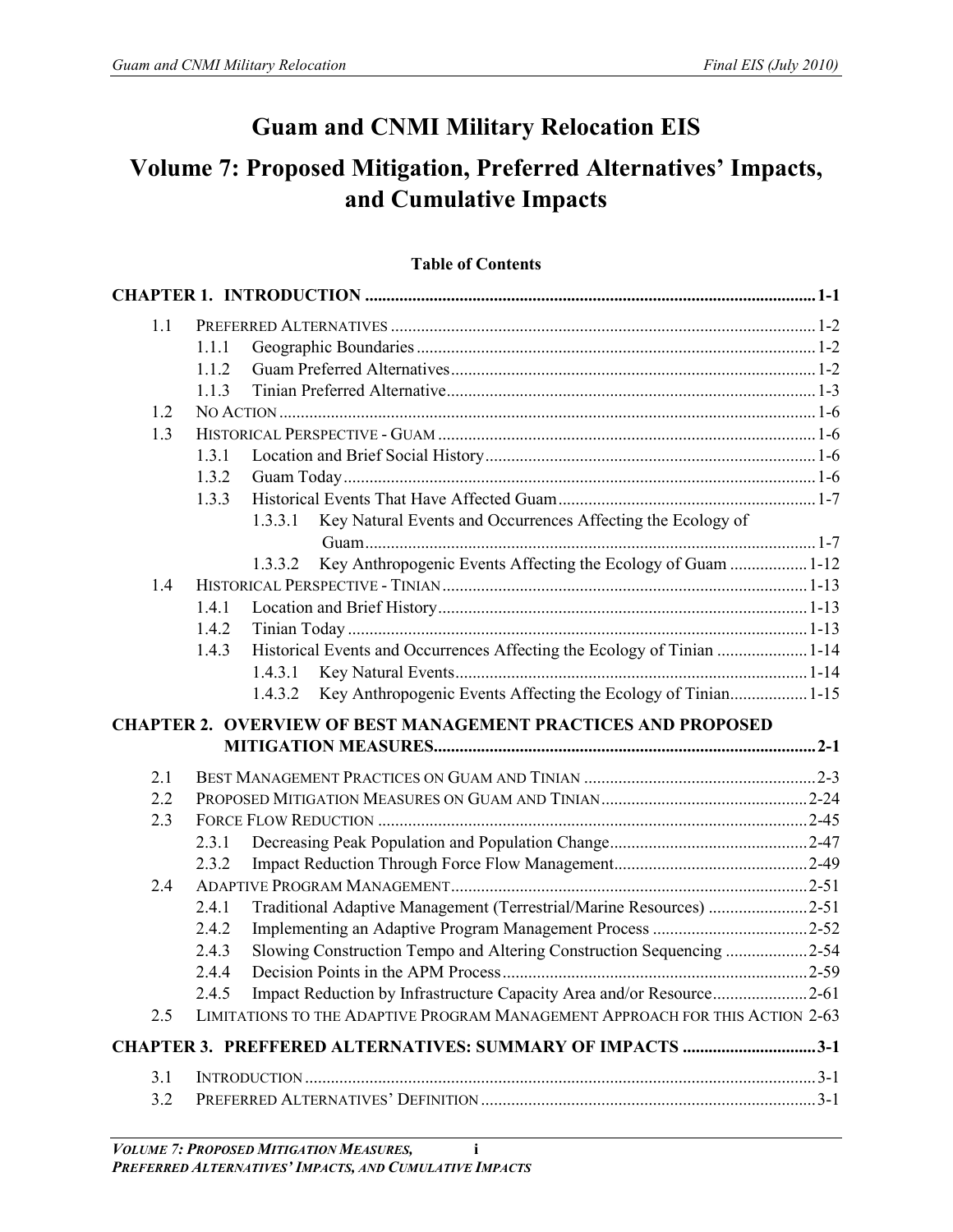| 3.3 |        |         |                                                                 |  |
|-----|--------|---------|-----------------------------------------------------------------|--|
|     | 3.3.1  |         |                                                                 |  |
|     | 3.3.2  |         |                                                                 |  |
|     |        | 3.3.2.1 |                                                                 |  |
|     |        | 3.3.2.2 |                                                                 |  |
|     |        | 3.3.2.3 |                                                                 |  |
|     | 3.3.3  |         |                                                                 |  |
|     |        | 3.3.3.1 |                                                                 |  |
|     |        | 3.3.3.2 |                                                                 |  |
|     |        | 3.3.3.3 | Comparison of Preferred Alternatives to No Action 3-10          |  |
|     | 3.3.4  |         |                                                                 |  |
|     |        | 3.3.4.1 |                                                                 |  |
|     |        | 3.3.4.2 |                                                                 |  |
|     |        | 3.3.4.3 | Comparison of Preferred Alternatives to No Action 3-16          |  |
|     | 3.3.5  | Noise   |                                                                 |  |
|     |        | 3.3.5.1 |                                                                 |  |
|     |        | 3.3.5.2 |                                                                 |  |
|     |        | 3.3.5.3 | Comparison of Preferred Alternatives to No Action 3-19          |  |
|     | 3.3.6  |         |                                                                 |  |
|     |        | 3.3.6.1 |                                                                 |  |
|     |        | 3.3.6.2 |                                                                 |  |
|     |        | 3.3.6.3 | Comparison of Preferred Alternatives to No Action 3-21          |  |
|     | 3.3.7  |         |                                                                 |  |
|     |        | 3.3.7.1 |                                                                 |  |
|     |        | 3.3.7.2 |                                                                 |  |
|     |        | 3.3.7.3 | Comparison of Preferred Alternatives to No Action 3-24          |  |
|     | 3.3.8  |         |                                                                 |  |
|     |        | 3.3.8.1 |                                                                 |  |
|     |        | 3.3.8.2 |                                                                 |  |
|     |        | 3.3.8.3 | Comparison of Preferred Alternatives to No Action 3-29          |  |
|     | 3.3.9  |         |                                                                 |  |
|     |        | 3.3.9.1 |                                                                 |  |
|     |        |         |                                                                 |  |
|     |        | 3.3.9.3 | Comparison of Preferred Alternatives to No Action 3-36          |  |
|     |        |         |                                                                 |  |
|     |        |         |                                                                 |  |
|     |        |         |                                                                 |  |
|     |        |         | 3.3.10.3 Comparison of Preferred Alternatives to No Action 3-44 |  |
|     | 3.3.11 |         |                                                                 |  |
|     |        |         |                                                                 |  |
|     |        |         |                                                                 |  |
|     |        |         |                                                                 |  |
|     |        |         |                                                                 |  |
|     |        |         |                                                                 |  |
|     |        |         |                                                                 |  |
|     |        |         | 3.3.12.3 Comparison of Preferred Alternatives to No Action 3-51 |  |
|     |        |         |                                                                 |  |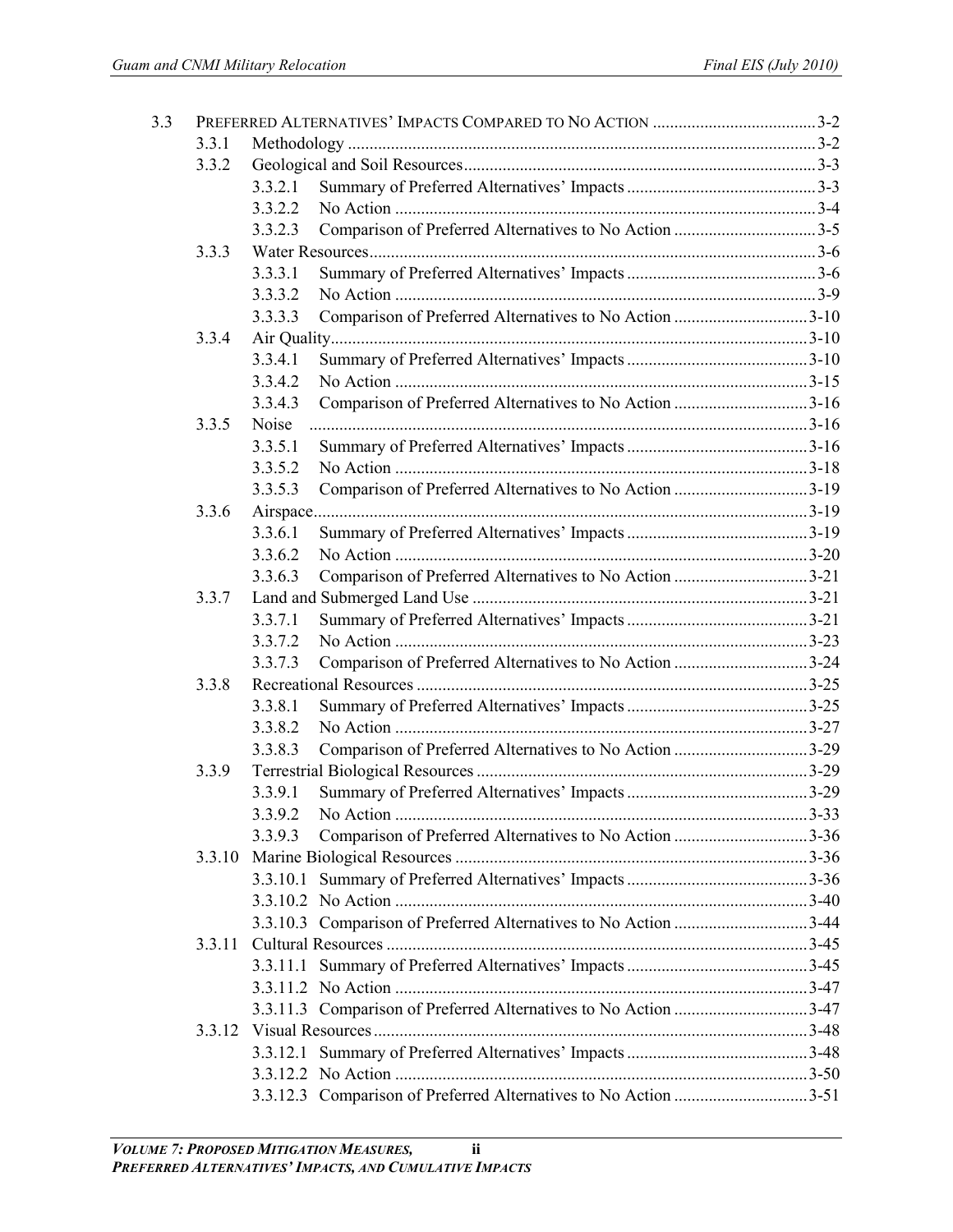|     |        | 3.3.13.3 Comparison of Preferred Alternatives to No Action 3-53                      |  |
|-----|--------|--------------------------------------------------------------------------------------|--|
|     |        |                                                                                      |  |
|     |        |                                                                                      |  |
|     |        |                                                                                      |  |
|     |        |                                                                                      |  |
|     | 3.3.15 |                                                                                      |  |
|     |        |                                                                                      |  |
|     |        |                                                                                      |  |
|     |        |                                                                                      |  |
|     | 3.3.16 |                                                                                      |  |
|     |        |                                                                                      |  |
|     |        |                                                                                      |  |
|     |        | 3.3.16.3 Comparison of Preferred Alternatives to No Action 3-80                      |  |
|     | 3.3.17 |                                                                                      |  |
|     |        |                                                                                      |  |
|     |        |                                                                                      |  |
|     |        | 3.3.17.3 Comparison of Preferred Alternatives to No Action 3-85                      |  |
|     | 3.3.18 |                                                                                      |  |
|     |        |                                                                                      |  |
|     |        |                                                                                      |  |
|     |        |                                                                                      |  |
|     | 3.3.19 |                                                                                      |  |
| 3.4 |        |                                                                                      |  |
|     | 3.4.1  |                                                                                      |  |
|     | 3.4.2  |                                                                                      |  |
|     | 3.4.3  |                                                                                      |  |
|     | 3.4.4  |                                                                                      |  |
|     | 3.4.5  |                                                                                      |  |
|     | 3.4.6  |                                                                                      |  |
|     | 3.4.7  |                                                                                      |  |
|     | 3.4.8  |                                                                                      |  |
|     | 3.4.9  |                                                                                      |  |
|     | 3.4.10 |                                                                                      |  |
| 3.5 |        | SUMMARY OF CLEAN WATER ACT SECTION 404 ACTIONS - ALL PROPOSED ACTIONS                |  |
|     |        |                                                                                      |  |
|     |        |                                                                                      |  |
| 4.1 |        |                                                                                      |  |
| 4.2 |        |                                                                                      |  |
| 4.3 |        | RECENTLY COMPLETED, PRESENT, AND REASONABLY FORESEEABLE FUTURE ACTIONS 4-4           |  |
|     | 4.3.1  |                                                                                      |  |
|     | 4.3.2  | Intelligence, Surveillance, Reconnaissance, and Strike (ISR/Strike) Capability  4-24 |  |
|     | 4.3.3  |                                                                                      |  |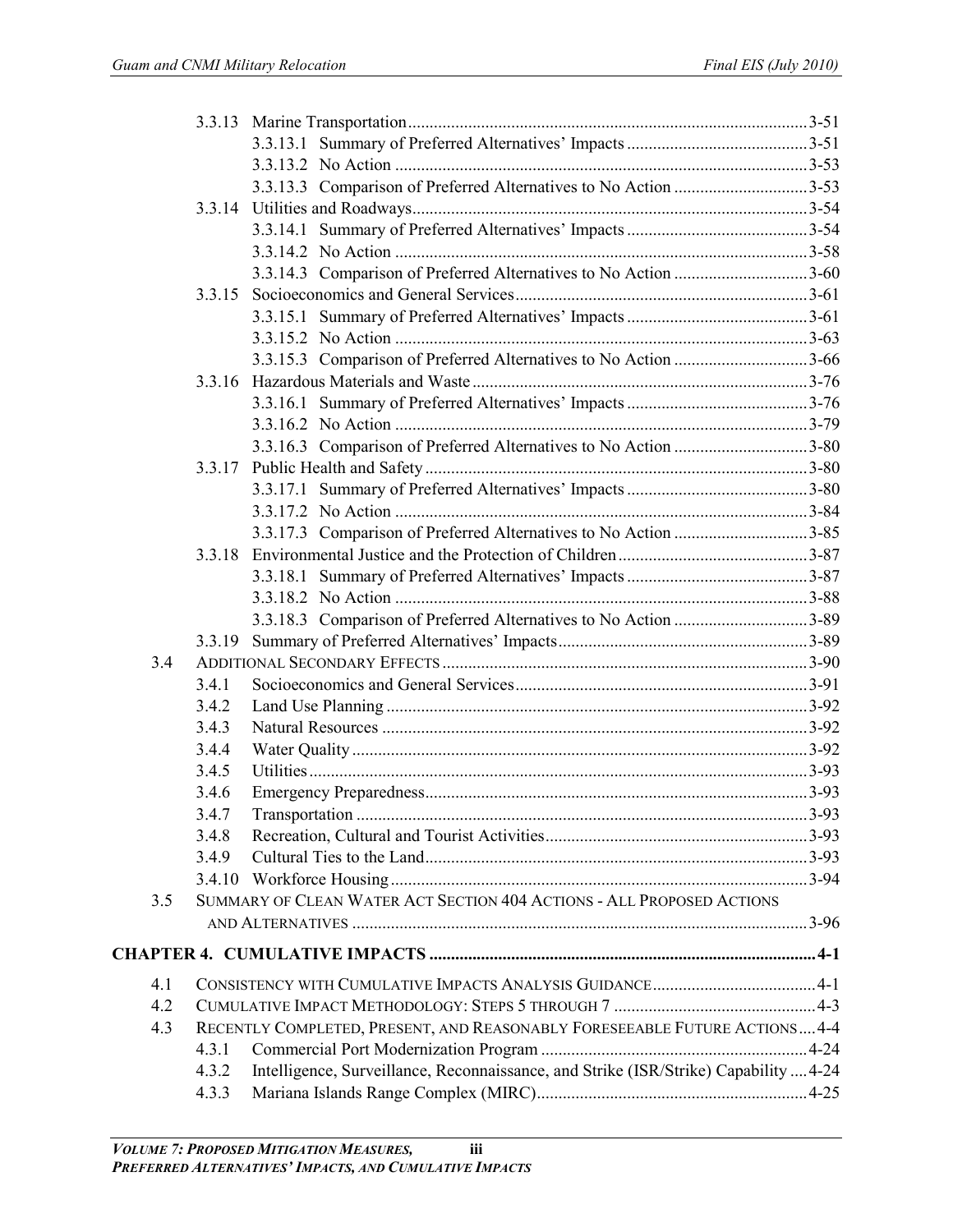|     | 4.3.4 |         |  |
|-----|-------|---------|--|
|     | 4.3.5 |         |  |
|     |       |         |  |
|     |       |         |  |
| 4.4 |       |         |  |
|     | 4.4.1 |         |  |
|     | 4.4.2 |         |  |
|     | 4.4.3 |         |  |
|     |       |         |  |
|     |       |         |  |
|     |       | 4.4.3.3 |  |
|     |       | 4434    |  |
|     |       |         |  |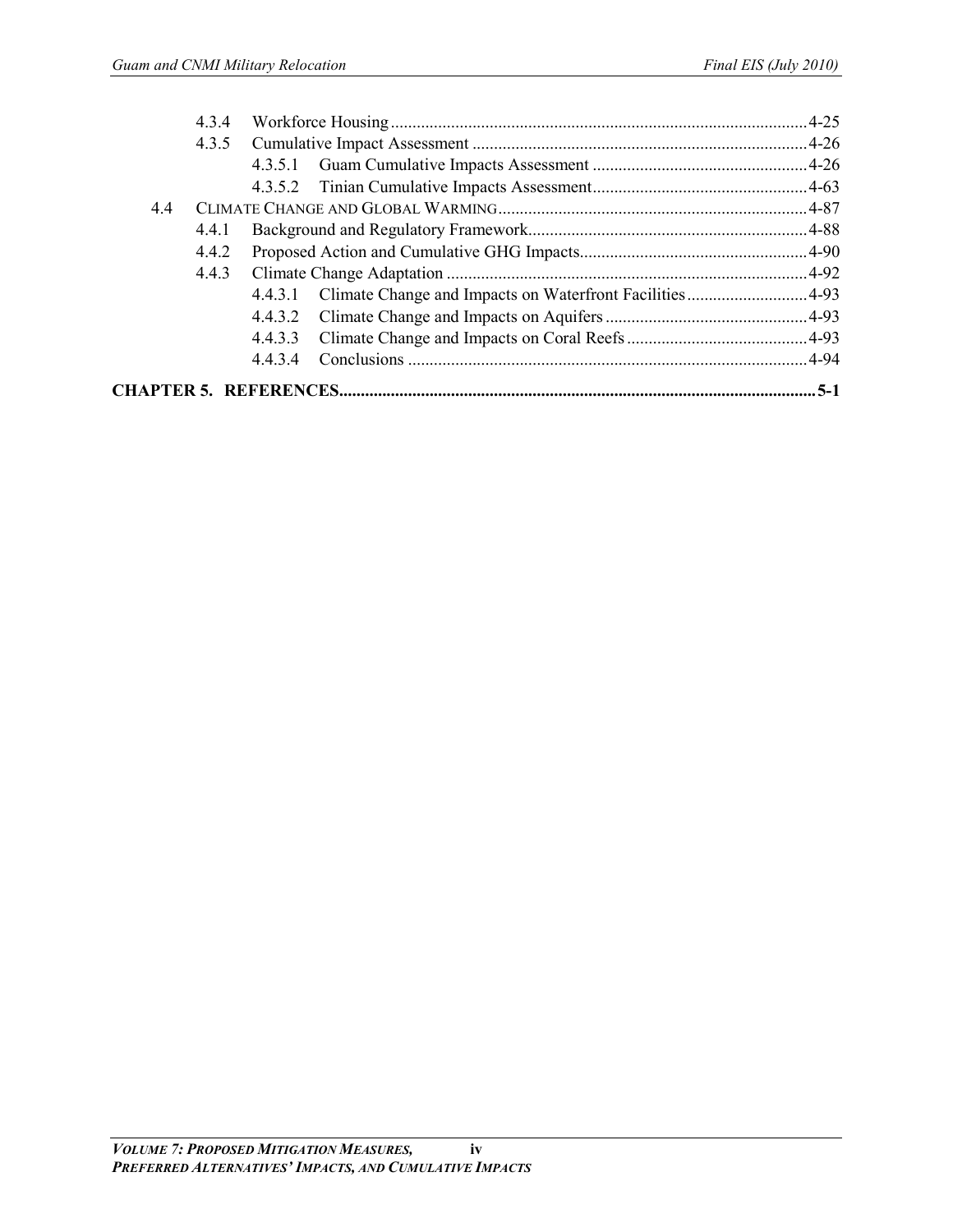### **List of Figures**

| <b>Figure</b> |                                                                                        | <b>Page</b> |
|---------------|----------------------------------------------------------------------------------------|-------------|
|               |                                                                                        |             |
|               |                                                                                        |             |
|               | 2.4-1. Population Comparison – Preferred Alternative Projections vs. Force Flow        | $2 - 57$    |
|               | 2.4-2. Monitoring Plan Flow Chart                                                      | $.2 - 60$   |
|               | 3.5-1. Proposed Actions with Potential to Impact Wetlands and Jurisdictional Waters of | $.3 - 101$  |
|               | 4.3-1. Anticipated Locations of Some Recently Completed, Present and Reasonably        |             |
|               | 4.3-2. Anticipated Locations of Some Recently Completed, Present and Reasonably        | $.4 - 16$   |
|               | 4.3-3. Anticipated Locations of Some Recently Completed Present and Reasonably         |             |
|               | 4.3-4. Anticipate Locations of Some Recently Completed, Present and Reasonably         |             |
|               | 4.3-5. Anticipated Locations of Some Recently Completed, Present and Reasonably        | $-4-23$     |

## **List of Tables**

#### **Table Page**

| 2.3-1. Estimated Total Population Increase on Guam from Off-Island (Direct, Indirect, and Induced)2-46                                                                 |  |
|------------------------------------------------------------------------------------------------------------------------------------------------------------------------|--|
| 2.3-2. Notional Force Flow Mitigation Scenario: Estimated Total Population Increase on                                                                                 |  |
| 2.4-1. Adaptive Program Management Measure: Slow Construction Tempo. Estimated Total Population<br>Increase on Guam from Off-Island (Direct, Indirect and Induced)2-56 |  |
| 3.3-1. Summary of Preferred Alternatives' Construction Impacts – Geology and Soils3-4                                                                                  |  |
| 3.3-2. Summary of Preferred Alternatives' Operation Impacts – Geology and Soils3-4                                                                                     |  |
|                                                                                                                                                                        |  |
|                                                                                                                                                                        |  |
| 3.3-5. Guam Impervious Surface Area Island-Wide and on Military Lands: Existing and                                                                                    |  |
| 3.3-6. Summary of Preferred Alternatives' Construction Impacts - Air Quality 3-11                                                                                      |  |
| 3.3-7. Summary of Preferred Alternatives' Operation Impacts – Air Quality 3-11                                                                                         |  |
|                                                                                                                                                                        |  |
| 3.3-9. Intersections Selected for CO Microscale Impact Analysis – Preferred Alternatives 3-13                                                                          |  |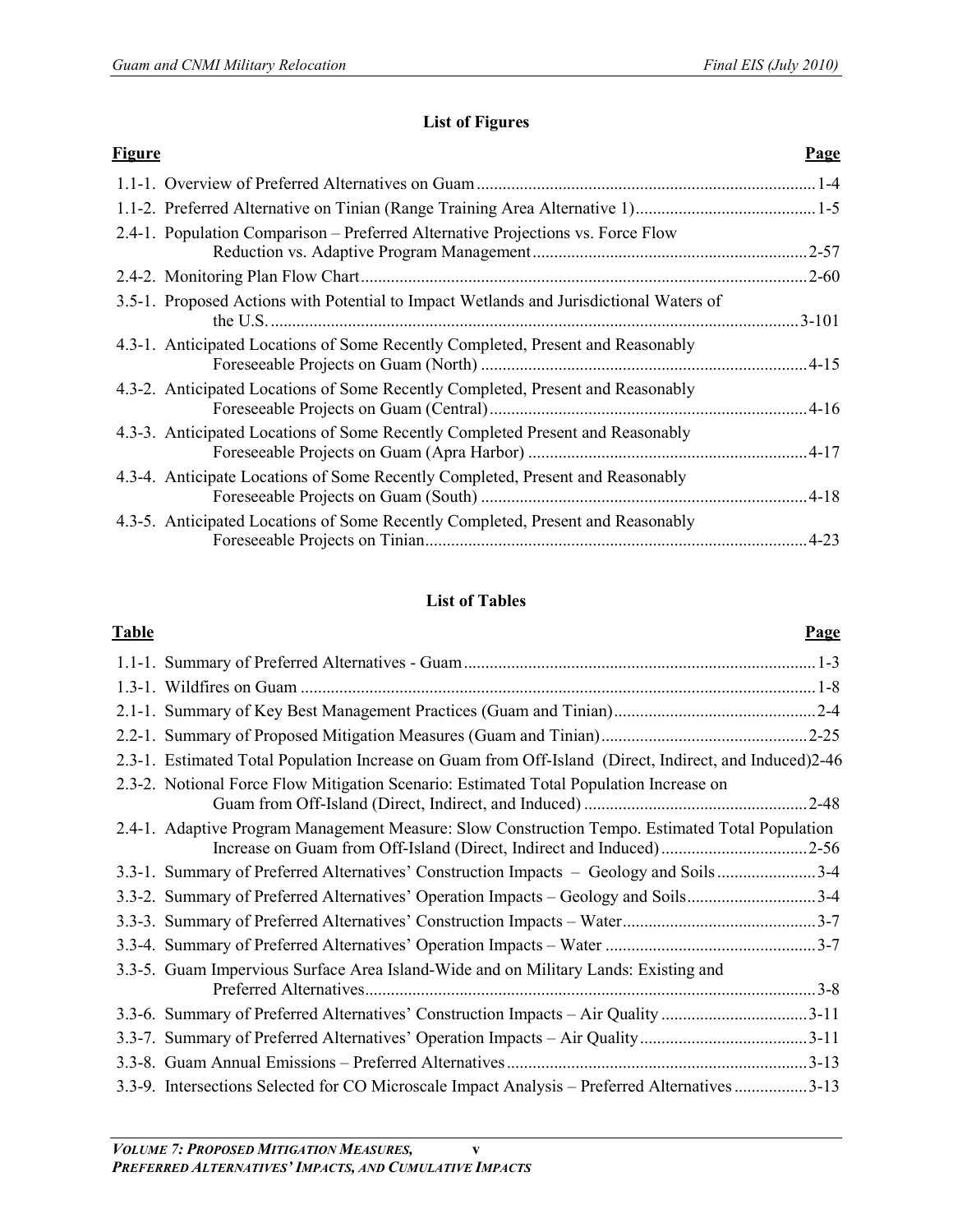| 3.3-10. Preferred Alternative Total Annual SO <sub>2</sub> Emissions – Tanguisson Non-attainment Area 3-14 |  |
|------------------------------------------------------------------------------------------------------------|--|
| 3.3-11. Preferred Alternative Total Annual SO <sub>2</sub> Emissions - Piti Non-attainment Area 3-14       |  |
|                                                                                                            |  |
|                                                                                                            |  |
|                                                                                                            |  |
| 3.3-15. Summary of Preferred Alternatives' Construction Impacts - Airspace 3-19                            |  |
|                                                                                                            |  |
| 3.3-17. Summary of Preferred Alternatives' Construction Impacts - Land Ownership/Use3-21                   |  |
| 3.3-18. Summary of Preferred Alternatives' Operation Impacts - Land Ownership/Use 3-22                     |  |
| 3.3-19. Summary of Preferred Alternatives' Construction Impacts – Recreation 3-25                          |  |
| 3.3-20. Summary of Preferred Alternatives' Operation Impacts - Recreation3-26                              |  |
| 3.3-21. Summary of Preferred Alternatives' Construction Impacts - Terrestrial Biological                   |  |
| 3.3-22. Summary of Preferred Alternatives' Operation Impacts - Terrestrial Biological                      |  |
| 3.3-23. Potential Direct Impacts to Guam and Tinian Vegetation Communities with                            |  |
|                                                                                                            |  |
| 3.3-24. Potential Direct Impacts on Special-Status Species Habitat - Preferred Alternatives 3-32           |  |
| 3.3-25. Summary of Preferred Alternatives' Construction Impacts - Marine Biological                        |  |
| 3.3-26. Summary of Preferred Alternatives' Operational Impacts - Marine Biological                         |  |
|                                                                                                            |  |
|                                                                                                            |  |
| 3.3-28. Summary of Preferred Alternatives' Construction Impacts - Cultural Resources 3-46                  |  |
| 3.3-29. Summary of Preferred Alternatives' Operation Impacts - Cultural Resources3-46                      |  |
| 3.3-30. Summary of Preferred Alternatives' Construction Impacts - Visual Resources3-48                     |  |
| 3.3-31. Summary of Preferred Alternatives' Operation Impacts - Visual Resources 3-48                       |  |
| 3.3-32. Summary of Preferred Alternatives' Construction Impacts - Marine Transportation3-51                |  |
| 3.3-33. Summary of Preferred Alternatives' Operation Impacts – Marine Transportation 3-52                  |  |
| 3.3-34. Summary of Preferred Alternatives' Impacts – Utilities and Roadways3-55                            |  |
|                                                                                                            |  |
|                                                                                                            |  |
|                                                                                                            |  |
|                                                                                                            |  |
| 3.3-39. Summary of Preferred Alternatives' Construction Impacts – Socioeconomics and                       |  |
| 3.3-40. Summary of Preferred Alternatives' Operation Impacts - Socioeconomics and                          |  |
| 3.3-41. Estimated Total Population Increase on Guam from Off-Island                                        |  |
|                                                                                                            |  |
| 3.3-43. Impact on Civilian Labor Force Income (Millions of 2008 \$) – Summary Impacts 3-68                 |  |
|                                                                                                            |  |
|                                                                                                            |  |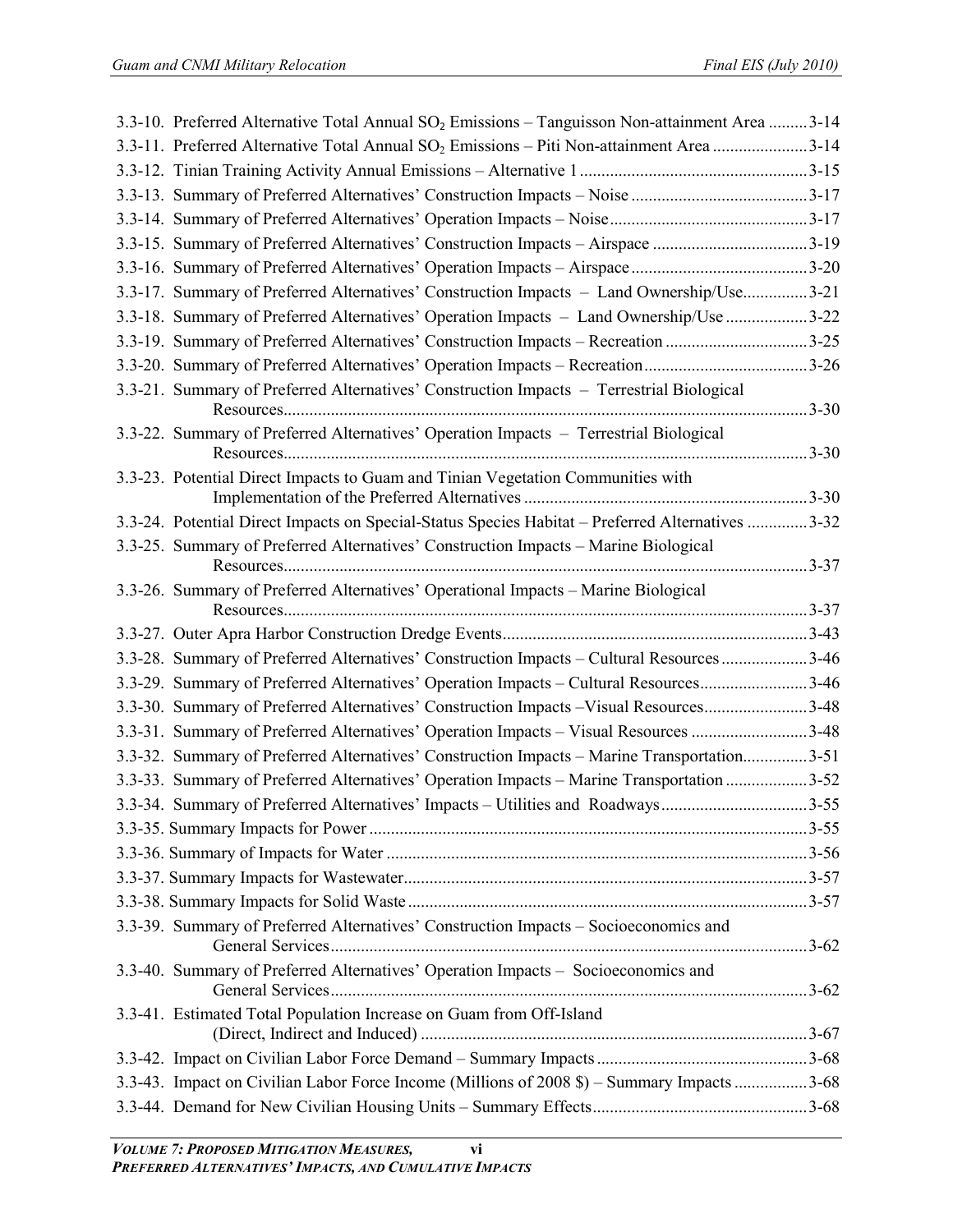| 3.3-46. Impact on Selected GovGuam Tax Receipts (Millions of 2008 \$) - Summary Impacts3-69<br>3.3-47. Impact on Gross Island Product (Millions of 2008 \$) – Summary Impacts 3-70<br>3.3-48. Additional Combined Public Education Professional Staff Required - Summary<br>3.3-49. Professional Staff Requirements for Individual Public Education Service Agencies 3-71<br>3.3-50. Additional Combined Public Health and Social Service Professional Staff Required - Summary<br>3.3-51. Total Additional Professional Staff Requirements for Individual Public Health and<br>3.3-52. Additional Combined Public Safety Professional Staff Required - Summary Impacts3-72<br>3.3-53. Professional Staff Requirements for Individual Public Safety Service Agencies 3-72<br>3.3-54. Combined Additional Professional Staff Required for Other Selected<br>3.3-55. Additional Professional Staff Requirements for Other Selected General Service<br>3.3-56. Additional Combined Professional Staff (FTE) Required for<br>3.3-57. Additional Professional Staff Requirements for Permitting Agencies 3-73<br>3.3-59. Summary of Preferred Alternatives' Construction Impacts - Hazardous Materials<br>3.3-60. Summary of Preferred Alternatives' Operation Impacts - Hazardous Materials<br>3.3-61. Summary of Preferred Alternatives' Construction Impacts - Public Health and Safety3-81<br>3.3-62. Summary of Preferred Alternatives' Operation Impacts - Public Health and Safety 3-82 |
|-------------------------------------------------------------------------------------------------------------------------------------------------------------------------------------------------------------------------------------------------------------------------------------------------------------------------------------------------------------------------------------------------------------------------------------------------------------------------------------------------------------------------------------------------------------------------------------------------------------------------------------------------------------------------------------------------------------------------------------------------------------------------------------------------------------------------------------------------------------------------------------------------------------------------------------------------------------------------------------------------------------------------------------------------------------------------------------------------------------------------------------------------------------------------------------------------------------------------------------------------------------------------------------------------------------------------------------------------------------------------------------------------------------------------------------------------------------------------------------------|
|                                                                                                                                                                                                                                                                                                                                                                                                                                                                                                                                                                                                                                                                                                                                                                                                                                                                                                                                                                                                                                                                                                                                                                                                                                                                                                                                                                                                                                                                                           |
|                                                                                                                                                                                                                                                                                                                                                                                                                                                                                                                                                                                                                                                                                                                                                                                                                                                                                                                                                                                                                                                                                                                                                                                                                                                                                                                                                                                                                                                                                           |
|                                                                                                                                                                                                                                                                                                                                                                                                                                                                                                                                                                                                                                                                                                                                                                                                                                                                                                                                                                                                                                                                                                                                                                                                                                                                                                                                                                                                                                                                                           |
|                                                                                                                                                                                                                                                                                                                                                                                                                                                                                                                                                                                                                                                                                                                                                                                                                                                                                                                                                                                                                                                                                                                                                                                                                                                                                                                                                                                                                                                                                           |
|                                                                                                                                                                                                                                                                                                                                                                                                                                                                                                                                                                                                                                                                                                                                                                                                                                                                                                                                                                                                                                                                                                                                                                                                                                                                                                                                                                                                                                                                                           |
|                                                                                                                                                                                                                                                                                                                                                                                                                                                                                                                                                                                                                                                                                                                                                                                                                                                                                                                                                                                                                                                                                                                                                                                                                                                                                                                                                                                                                                                                                           |
|                                                                                                                                                                                                                                                                                                                                                                                                                                                                                                                                                                                                                                                                                                                                                                                                                                                                                                                                                                                                                                                                                                                                                                                                                                                                                                                                                                                                                                                                                           |
|                                                                                                                                                                                                                                                                                                                                                                                                                                                                                                                                                                                                                                                                                                                                                                                                                                                                                                                                                                                                                                                                                                                                                                                                                                                                                                                                                                                                                                                                                           |
|                                                                                                                                                                                                                                                                                                                                                                                                                                                                                                                                                                                                                                                                                                                                                                                                                                                                                                                                                                                                                                                                                                                                                                                                                                                                                                                                                                                                                                                                                           |
|                                                                                                                                                                                                                                                                                                                                                                                                                                                                                                                                                                                                                                                                                                                                                                                                                                                                                                                                                                                                                                                                                                                                                                                                                                                                                                                                                                                                                                                                                           |
|                                                                                                                                                                                                                                                                                                                                                                                                                                                                                                                                                                                                                                                                                                                                                                                                                                                                                                                                                                                                                                                                                                                                                                                                                                                                                                                                                                                                                                                                                           |
|                                                                                                                                                                                                                                                                                                                                                                                                                                                                                                                                                                                                                                                                                                                                                                                                                                                                                                                                                                                                                                                                                                                                                                                                                                                                                                                                                                                                                                                                                           |
|                                                                                                                                                                                                                                                                                                                                                                                                                                                                                                                                                                                                                                                                                                                                                                                                                                                                                                                                                                                                                                                                                                                                                                                                                                                                                                                                                                                                                                                                                           |
|                                                                                                                                                                                                                                                                                                                                                                                                                                                                                                                                                                                                                                                                                                                                                                                                                                                                                                                                                                                                                                                                                                                                                                                                                                                                                                                                                                                                                                                                                           |
|                                                                                                                                                                                                                                                                                                                                                                                                                                                                                                                                                                                                                                                                                                                                                                                                                                                                                                                                                                                                                                                                                                                                                                                                                                                                                                                                                                                                                                                                                           |
|                                                                                                                                                                                                                                                                                                                                                                                                                                                                                                                                                                                                                                                                                                                                                                                                                                                                                                                                                                                                                                                                                                                                                                                                                                                                                                                                                                                                                                                                                           |
|                                                                                                                                                                                                                                                                                                                                                                                                                                                                                                                                                                                                                                                                                                                                                                                                                                                                                                                                                                                                                                                                                                                                                                                                                                                                                                                                                                                                                                                                                           |
|                                                                                                                                                                                                                                                                                                                                                                                                                                                                                                                                                                                                                                                                                                                                                                                                                                                                                                                                                                                                                                                                                                                                                                                                                                                                                                                                                                                                                                                                                           |
|                                                                                                                                                                                                                                                                                                                                                                                                                                                                                                                                                                                                                                                                                                                                                                                                                                                                                                                                                                                                                                                                                                                                                                                                                                                                                                                                                                                                                                                                                           |
|                                                                                                                                                                                                                                                                                                                                                                                                                                                                                                                                                                                                                                                                                                                                                                                                                                                                                                                                                                                                                                                                                                                                                                                                                                                                                                                                                                                                                                                                                           |
| 3.3-65. Summary of Preferred Alternatives' Construction Impacts – Environmental Justice                                                                                                                                                                                                                                                                                                                                                                                                                                                                                                                                                                                                                                                                                                                                                                                                                                                                                                                                                                                                                                                                                                                                                                                                                                                                                                                                                                                                   |
| 3.3-66. Summary of Preferred Alternatives' Operation Impacts - Environmental Justice                                                                                                                                                                                                                                                                                                                                                                                                                                                                                                                                                                                                                                                                                                                                                                                                                                                                                                                                                                                                                                                                                                                                                                                                                                                                                                                                                                                                      |
|                                                                                                                                                                                                                                                                                                                                                                                                                                                                                                                                                                                                                                                                                                                                                                                                                                                                                                                                                                                                                                                                                                                                                                                                                                                                                                                                                                                                                                                                                           |
| 3.5-1. Clean Water Act Section 404 Actions: Summary of Potential Impacts for All                                                                                                                                                                                                                                                                                                                                                                                                                                                                                                                                                                                                                                                                                                                                                                                                                                                                                                                                                                                                                                                                                                                                                                                                                                                                                                                                                                                                          |
| 4.3-1. Recently Completed, Present and Reasonably Foreseeable Projects on Guam4-5                                                                                                                                                                                                                                                                                                                                                                                                                                                                                                                                                                                                                                                                                                                                                                                                                                                                                                                                                                                                                                                                                                                                                                                                                                                                                                                                                                                                         |
| 4.3-2. Recently Completed, Present and Reasonably Foreseeable Projects in Tinian 4-19                                                                                                                                                                                                                                                                                                                                                                                                                                                                                                                                                                                                                                                                                                                                                                                                                                                                                                                                                                                                                                                                                                                                                                                                                                                                                                                                                                                                     |
| 4.3-3. Summary of Potential Operations Impacts to Resource Area – Guam Projects4-27                                                                                                                                                                                                                                                                                                                                                                                                                                                                                                                                                                                                                                                                                                                                                                                                                                                                                                                                                                                                                                                                                                                                                                                                                                                                                                                                                                                                       |
| 4.3-4. Summary of Recently Completed Project Cumulative Impacts to Endangered Species Habitat 4-46                                                                                                                                                                                                                                                                                                                                                                                                                                                                                                                                                                                                                                                                                                                                                                                                                                                                                                                                                                                                                                                                                                                                                                                                                                                                                                                                                                                        |
| 4.3-5. Summary of Potential Operations Impacts to Resource Area - Tinian Projects 4-64                                                                                                                                                                                                                                                                                                                                                                                                                                                                                                                                                                                                                                                                                                                                                                                                                                                                                                                                                                                                                                                                                                                                                                                                                                                                                                                                                                                                    |
|                                                                                                                                                                                                                                                                                                                                                                                                                                                                                                                                                                                                                                                                                                                                                                                                                                                                                                                                                                                                                                                                                                                                                                                                                                                                                                                                                                                                                                                                                           |